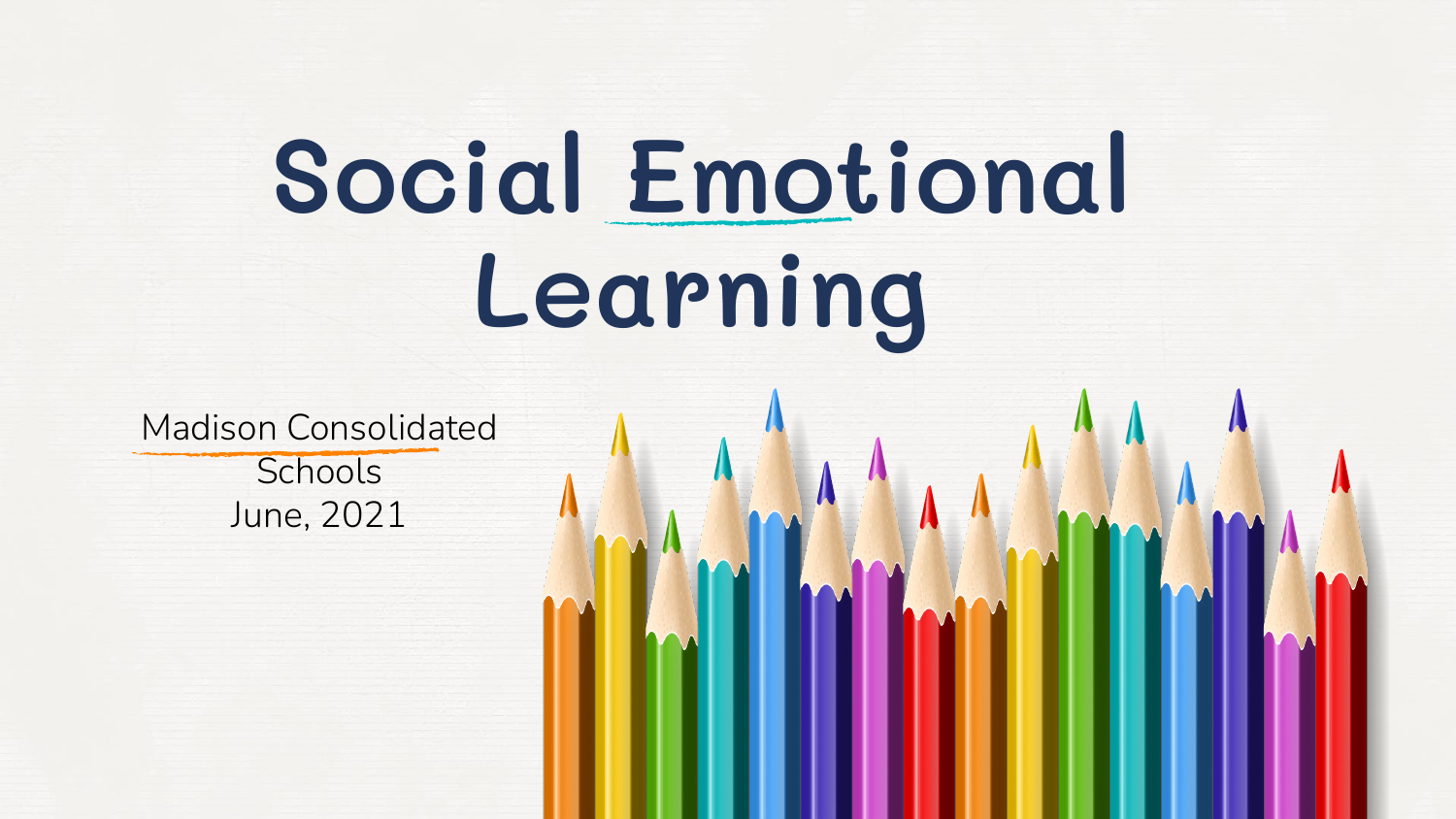# **What is SEL?**

Social emotional learning is the process through which children and adults acquire and effectively apply knowledge, attitudes, and skills necessary to understand and manage emotions, set and achieve positive goals, feel and show empathy for others, establish and maintain positive relationships, and make responsible decisions.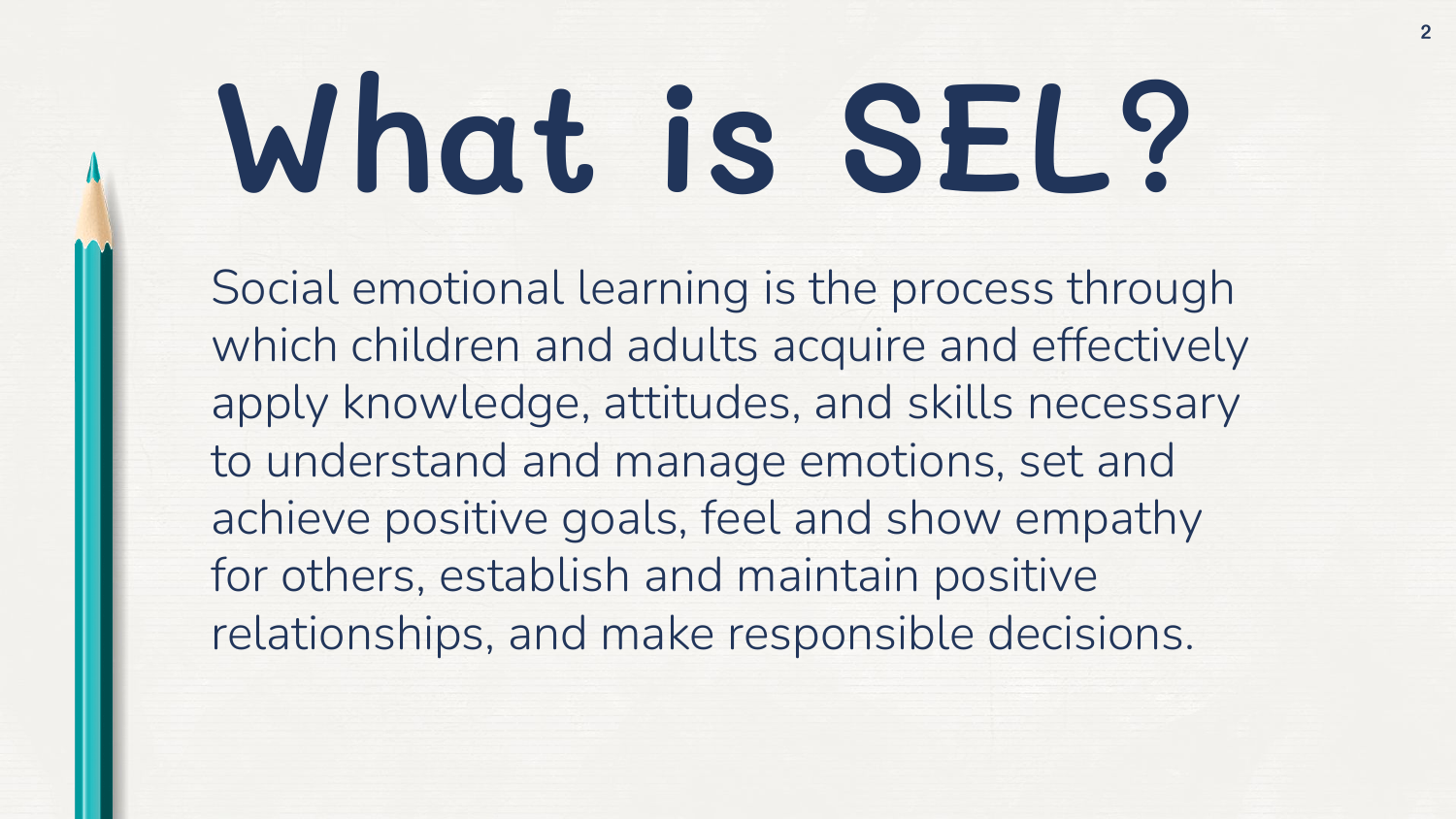## **What is Mental Health?**

- Universal--we all have it!
- ✘ Think of physical health
- ✘ Not mental illness

 $\Lambda$ 

✘ Prevention, intervention, and recovery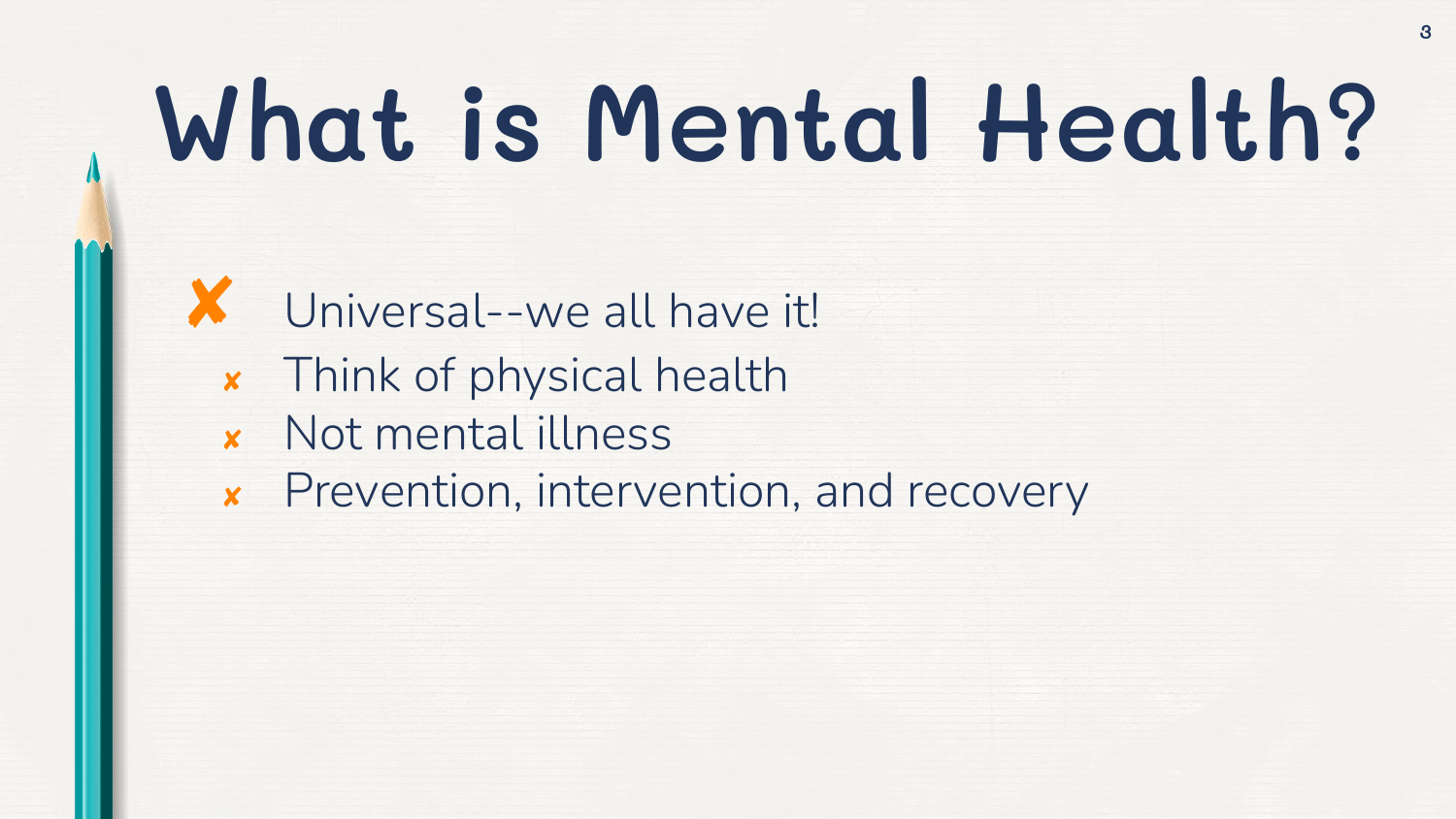### **WHY?**

 **When students struggle with psychological or emotional issues, they are more likely to be distracted in class, unable to attend school, drop out and are at increased risk of incarceration and early death.**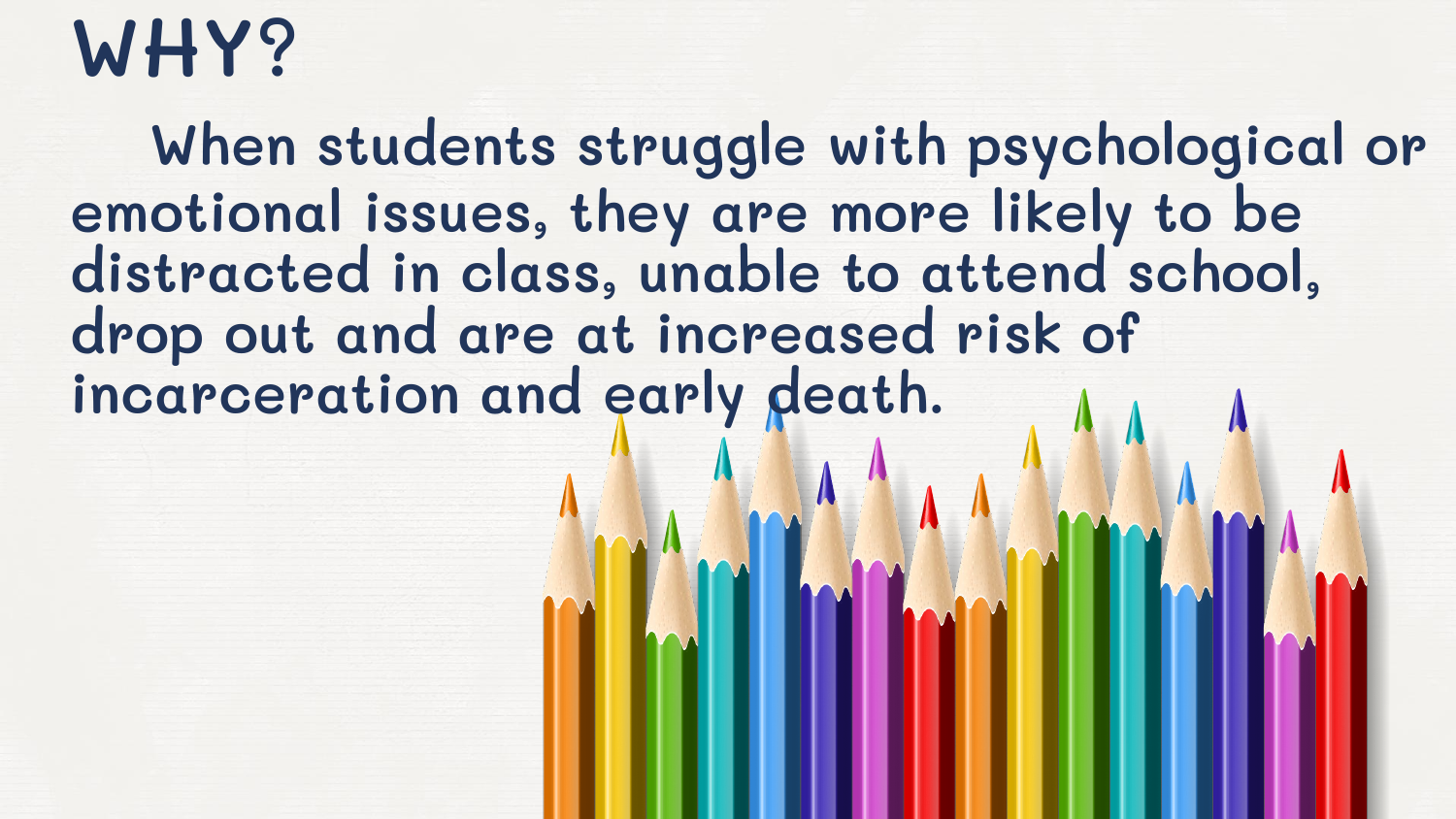- [One in six](https://jamanetwork.com/journals/jamapediatrics/fullarticle/2724377?guestAccessKey=f689aa19-31f1-481d-878a-6bf83844536a) youth have a mental health condition, like anxiety or depression, but only [half](https://jamanetwork.com/journals/jamapediatrics/fullarticle/2724377?guestAccessKey=f689aa19-31f1-481d-878a-6bf83844536a) receive any mental health services.
- [50%](https://pubmed.ncbi.nlm.nih.gov/15939837/) of all mental health conditions begin by age 14 and 75% by age 24.

A

- Nearly one third (31.9%) of adolescents meet criteria for anxiety disorder before age 18.
- Only half children with treatable mental health disorder receive clinical care.
- Untreated or inadequately treated mental illness can lead to high rates of school dropout, unemployment, substance use, arrest, incarceration and early death.
- Suicide is the [second](https://www.nimh.nih.gov/health/statistics/suicide.shtml) leading cause of death for youth ages 10-34.

 Schools are adolescent mental health providers out of necessity and choice.

 Rapid access to mental health care is essential to student success.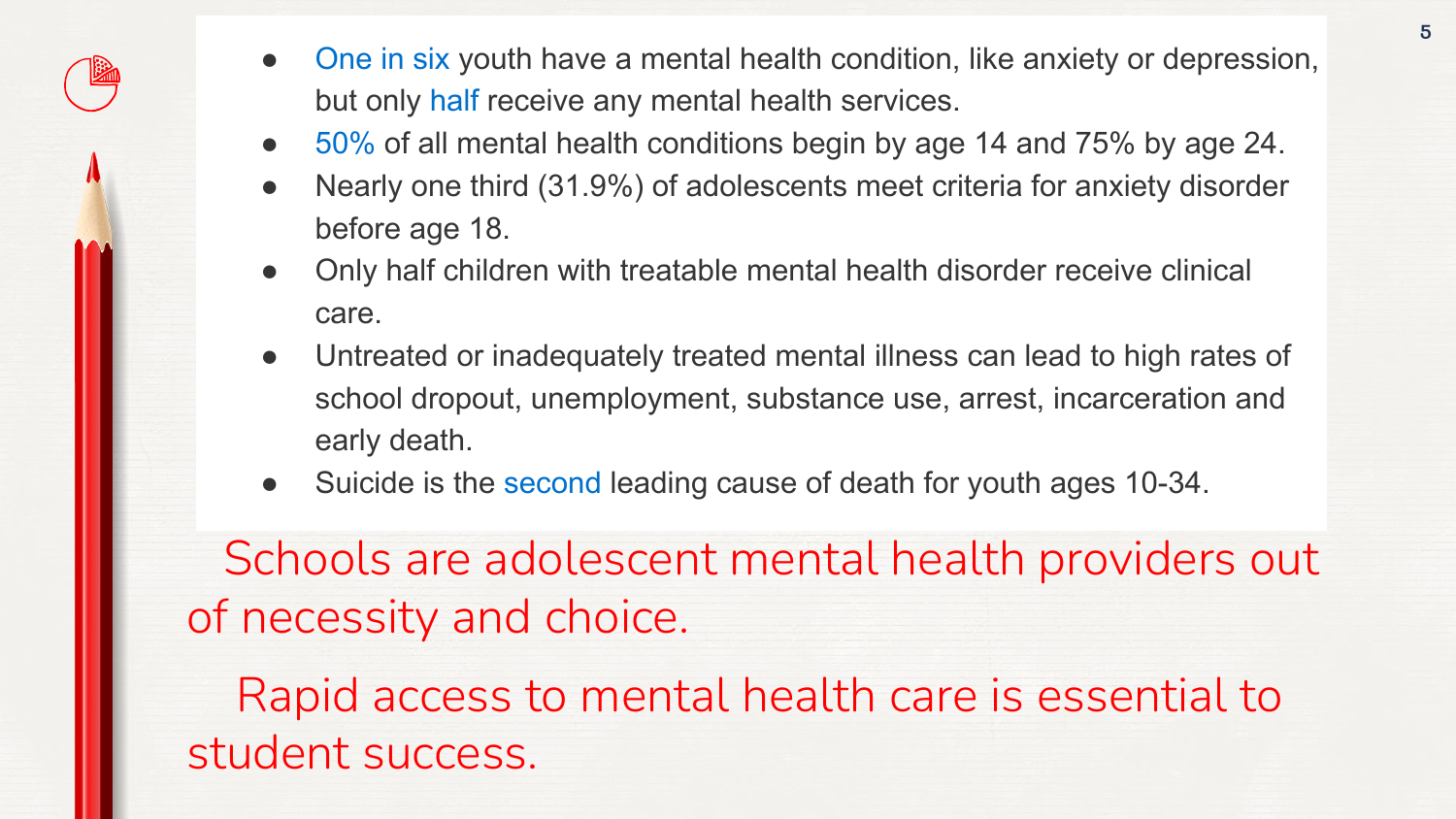# **C.A.R.E.S. Team**

#### **Connection, Advocacy, Resilience for Every Student**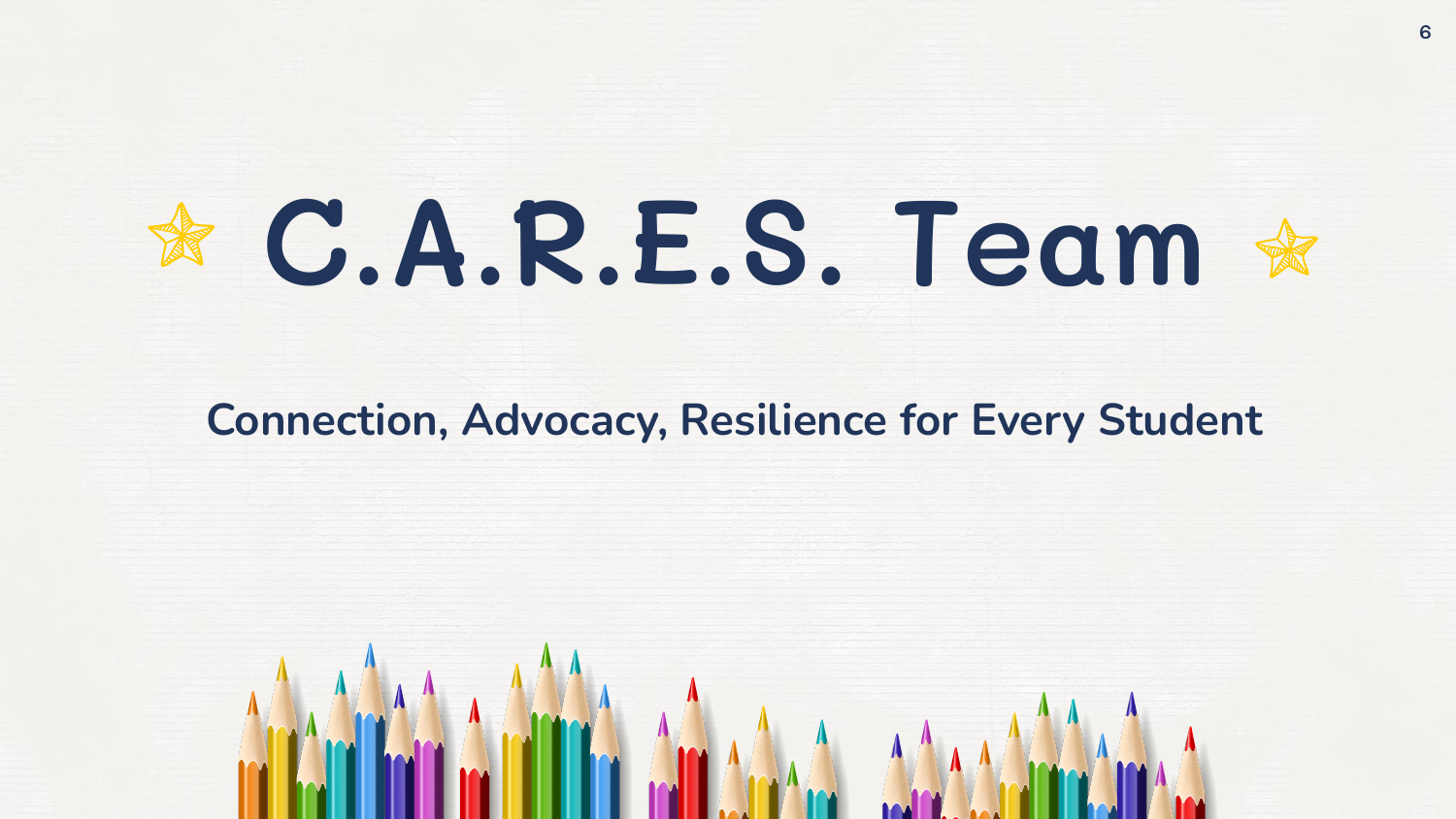### **Goal 1: Assessing Needs**

Targeted Strategies for Maximum Benefit

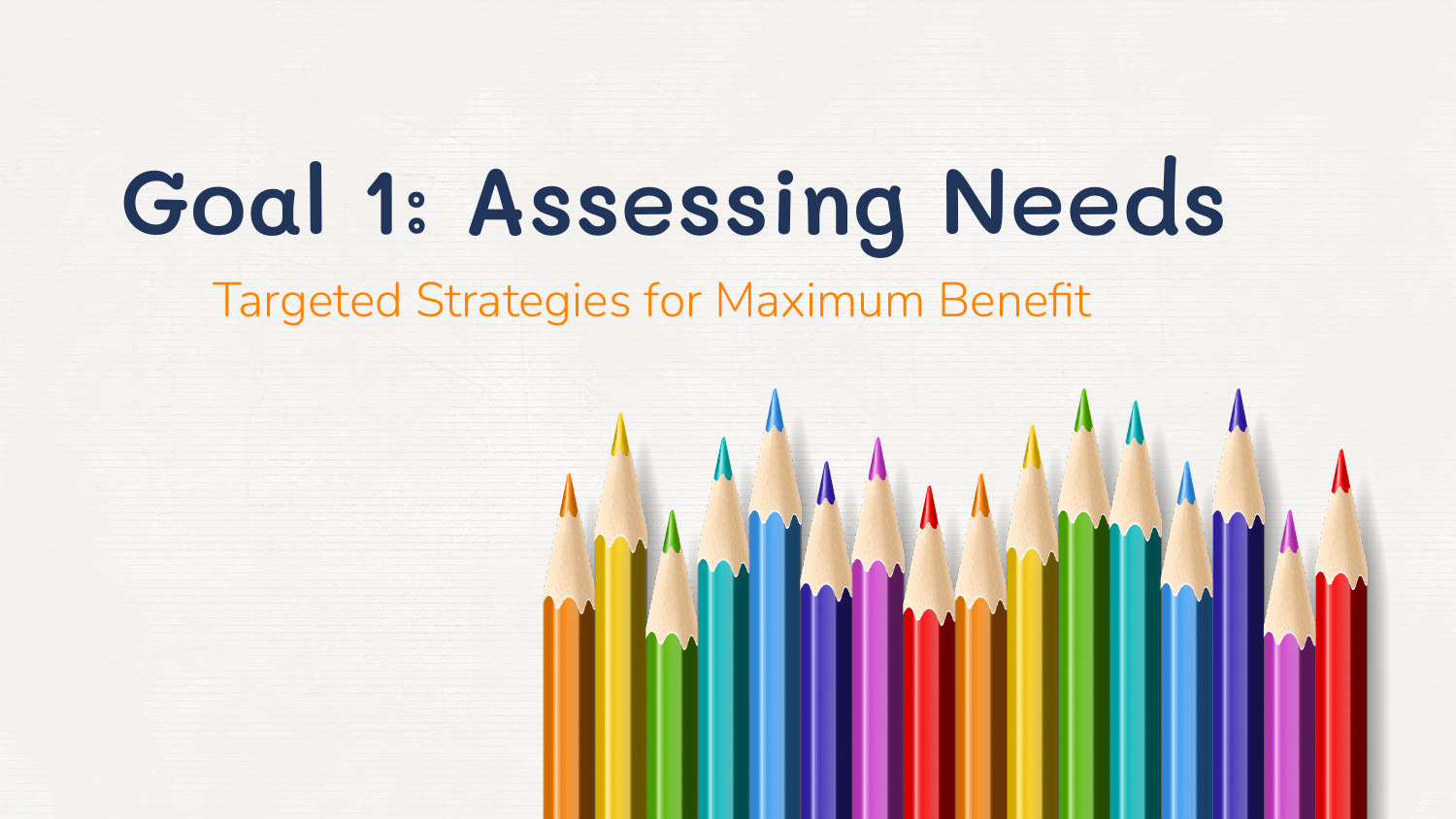Assess the well-being and mental health needs of students, staff, and families to determine data driven interventions for improving school community well-being.

- ✘ Survey Students (grades 2-12), Staff, and Families (Authentic Connections)
	- Identifying Behavior Problems
	- Identifying Social-Emotional Problems
	- Early Identification of Mental Health Concerns
- ✘ Integrate Skyward data--Panorama dashboard and check-in tool
- ✘ Responsive prevention, intervention, progress monitoring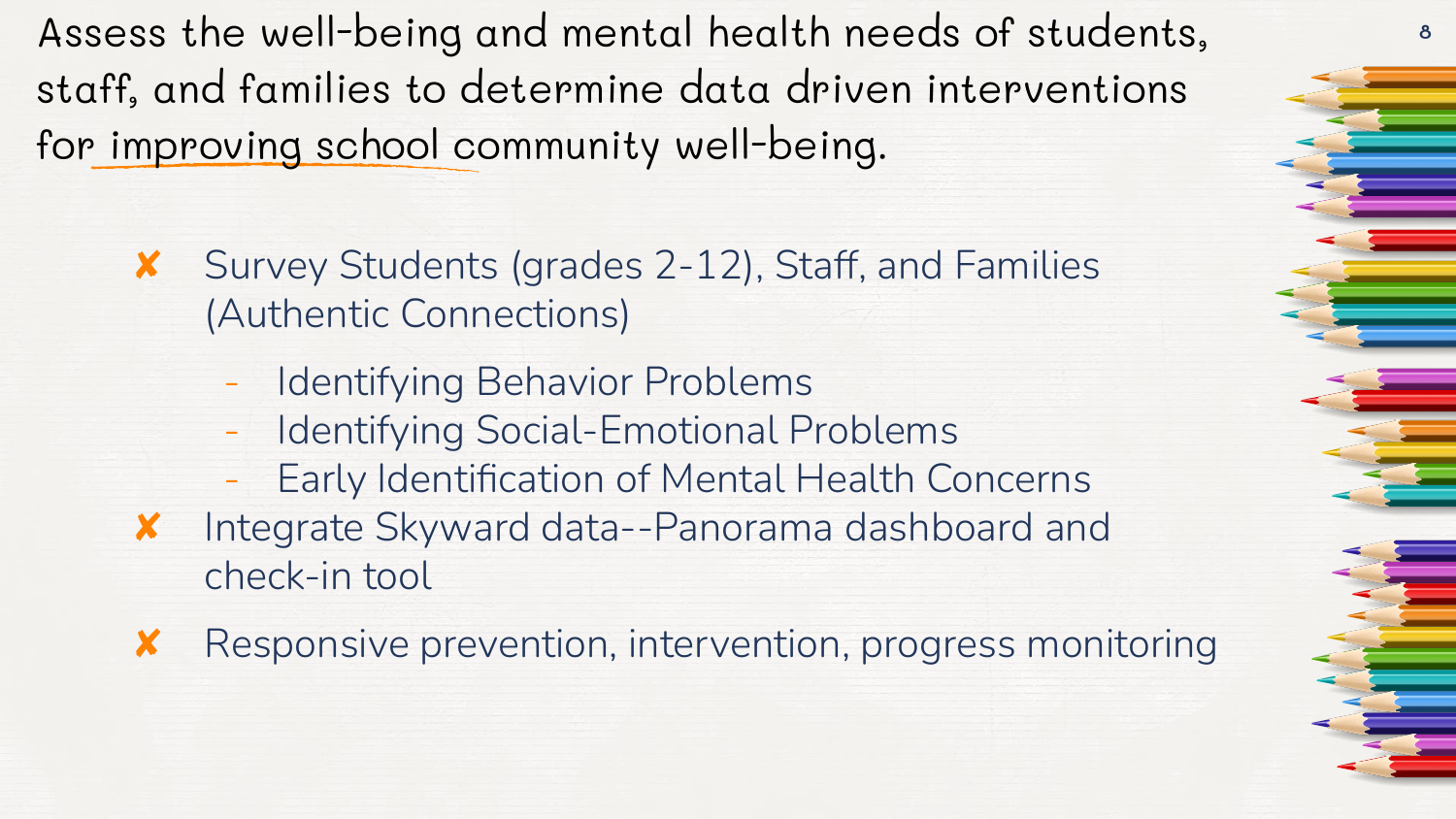### **Goal 2: Define and refine current prevention and intervention strategies**

Students, Staff, and Families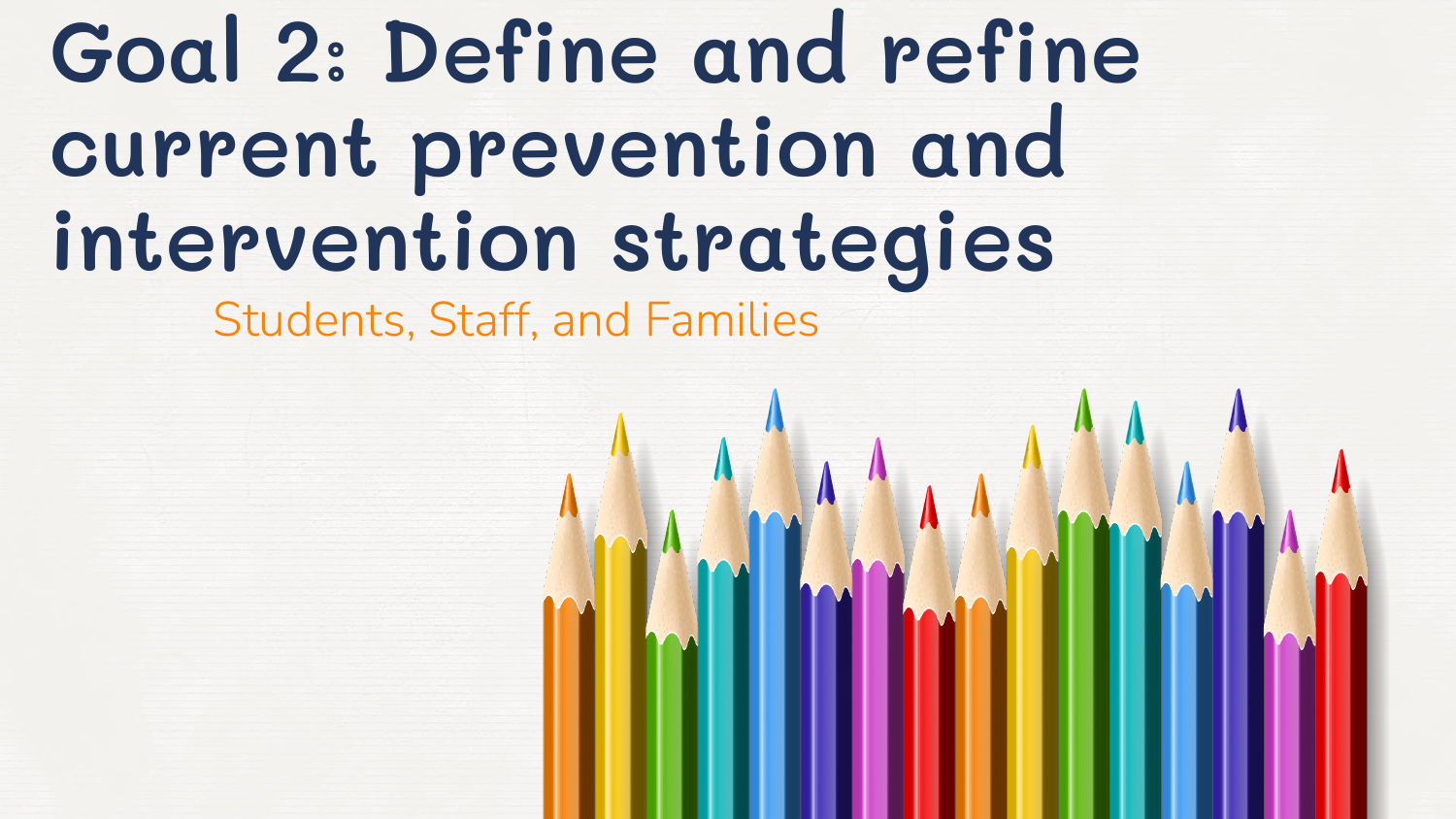#### Using what we already know

- ✘ Staffing Needs:
	- Add mental health support at the Jr High and High **School**
	- Increase support at Anderson/Deputy
	- Seek Interns/Trainees
- ✘ SEL curriculum evaluation and expansion
- ✘ Expand student led wellness initiatives, clubs, groups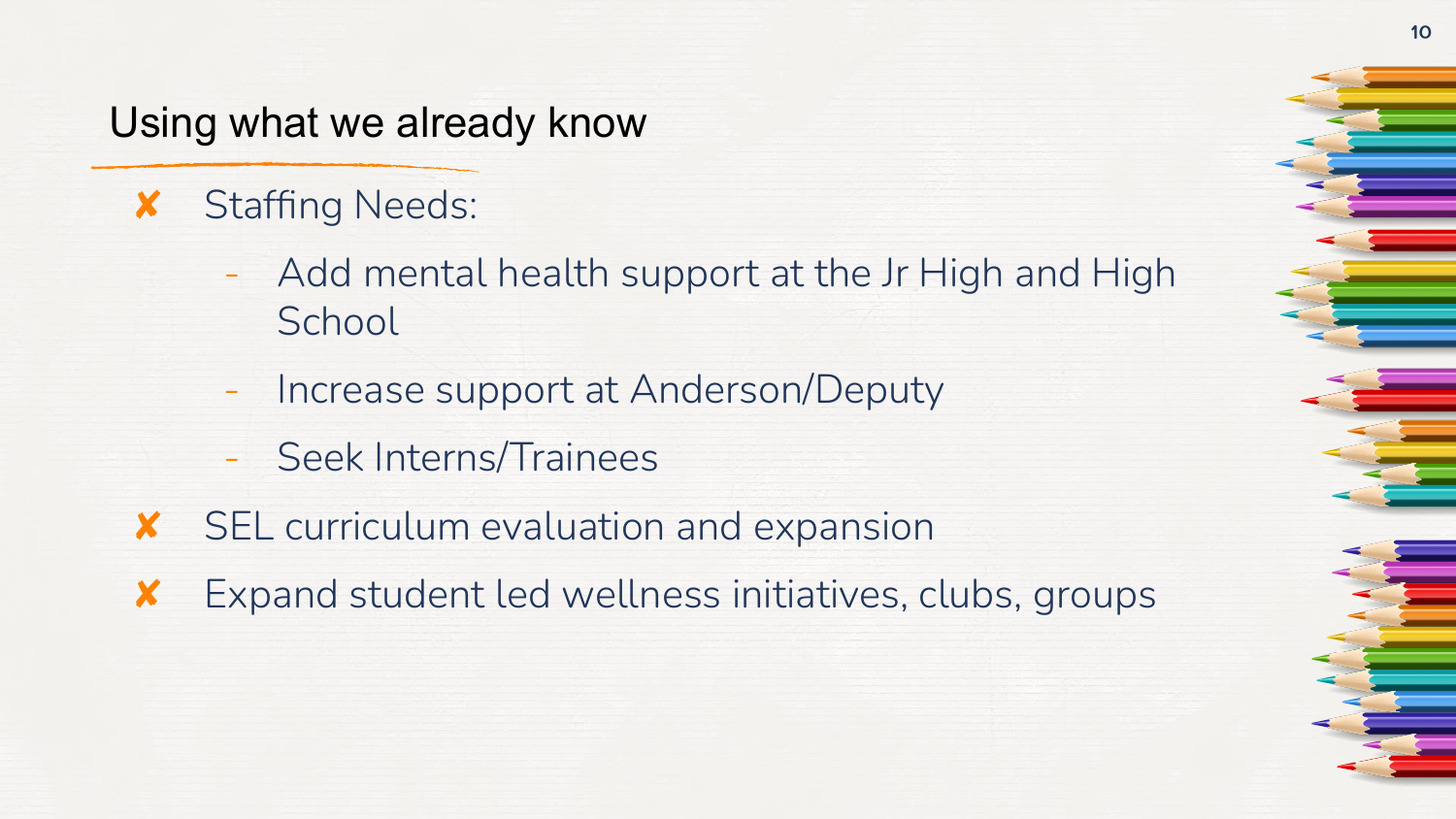### **Goal 3: Expand and enhance upstream/preventative counseling and mental health education programs for staff and families.**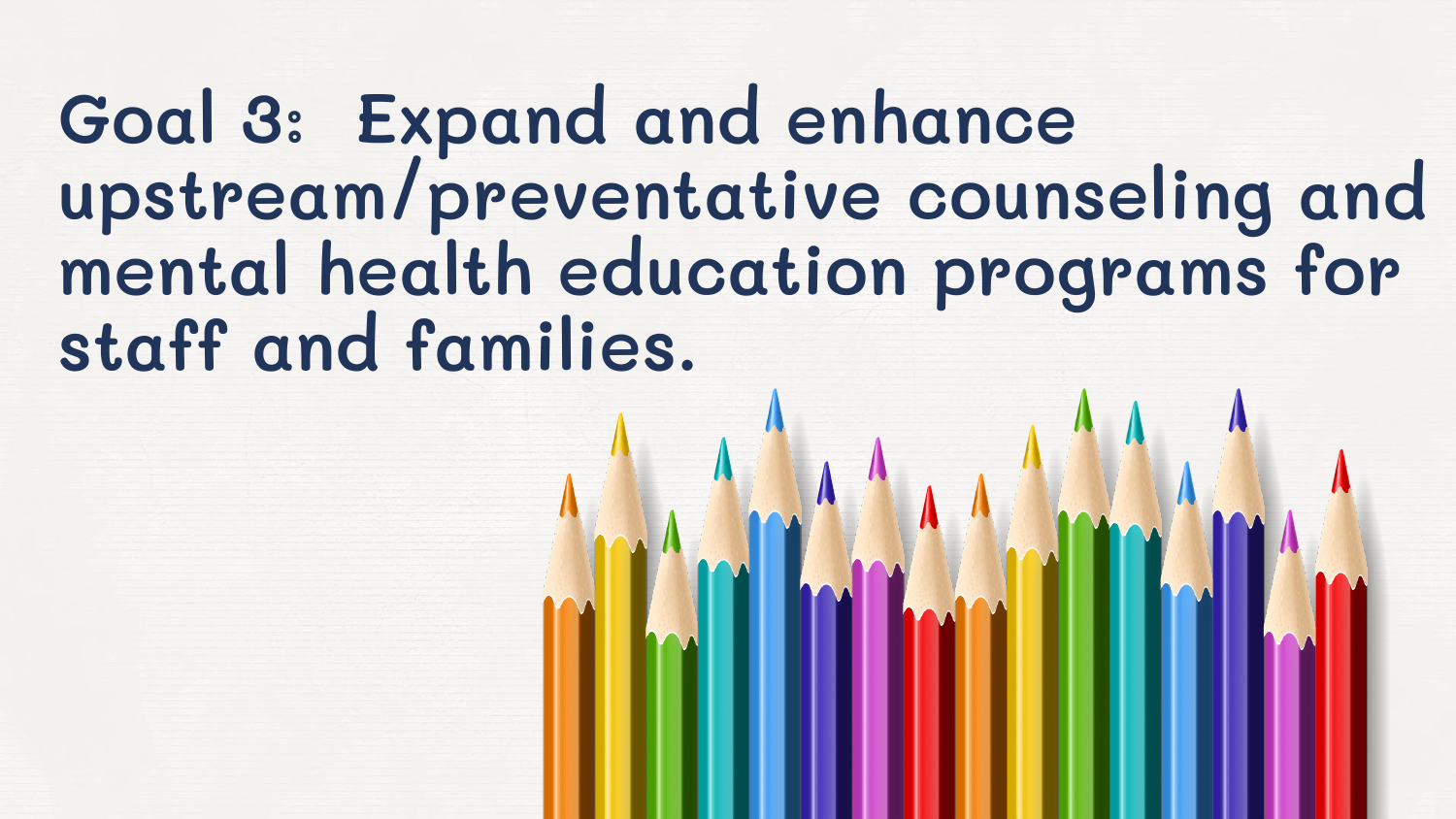#### Educational Programs and Support

- ✘ Start with Staff--Well regulated adults help co-regulate kids
	- Professional development
	- Coaching/support
	- Wellness programs/referrals
- ✘ Professional development for CARES Team
- ✘ Expanded family mental health education resources and programs
- ✘ Community partnerships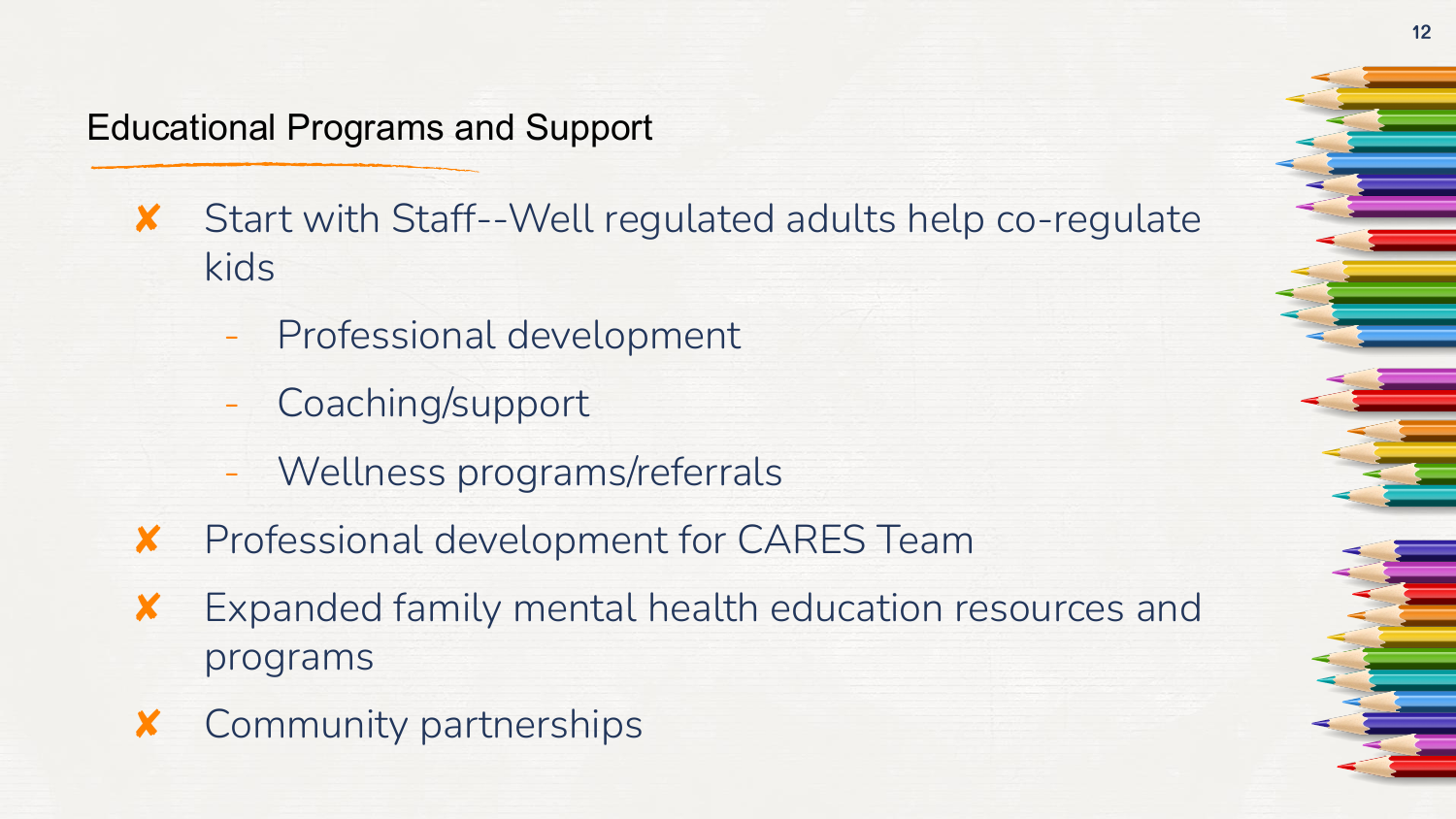# **Why?**

 $\Lambda$ 

**Encouraging understanding of** adolescent mental health through education and anti-stigma programs will change lives.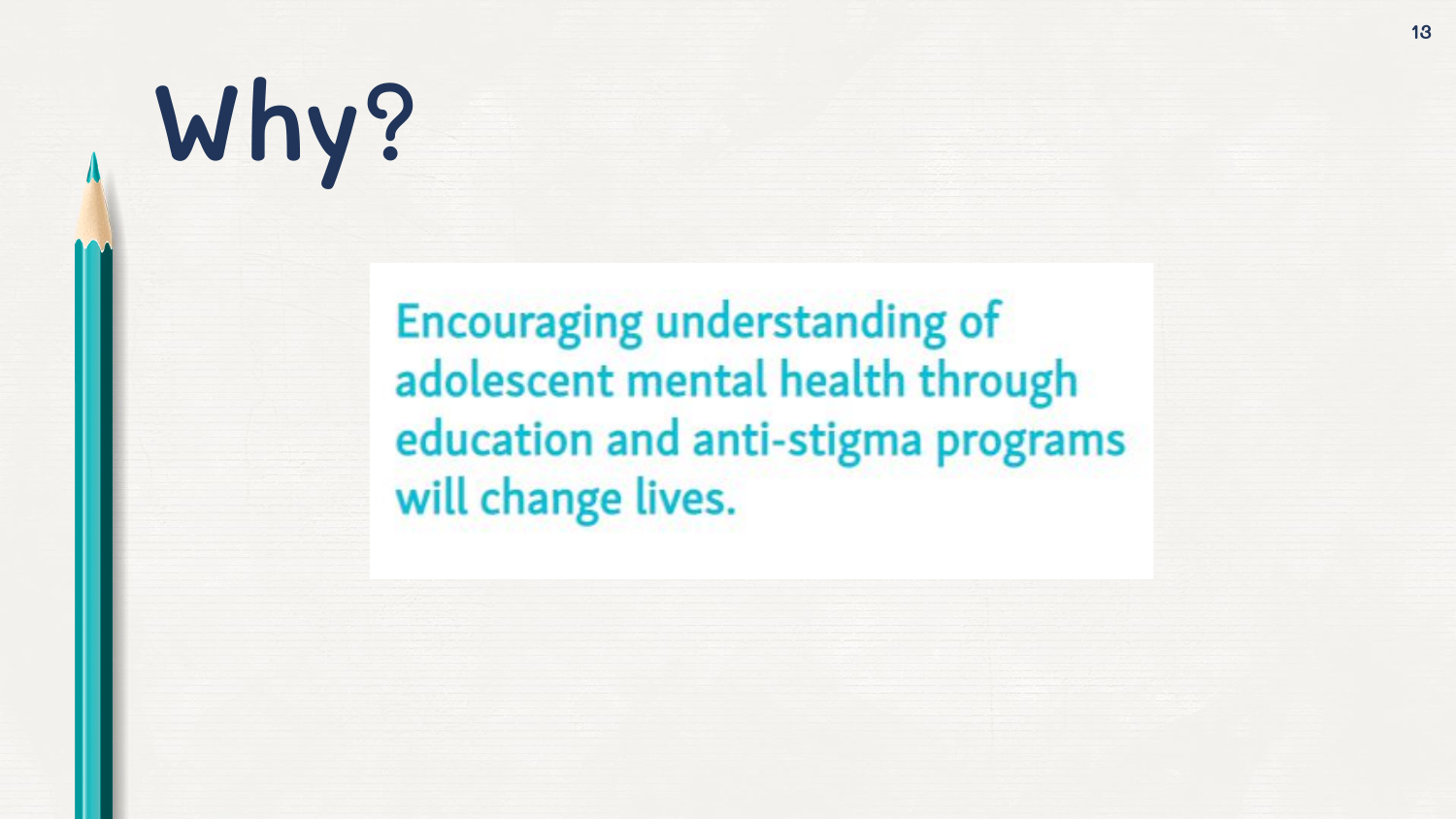"If it is important we find a way. If not, we find excuses." We must find a way.

**14**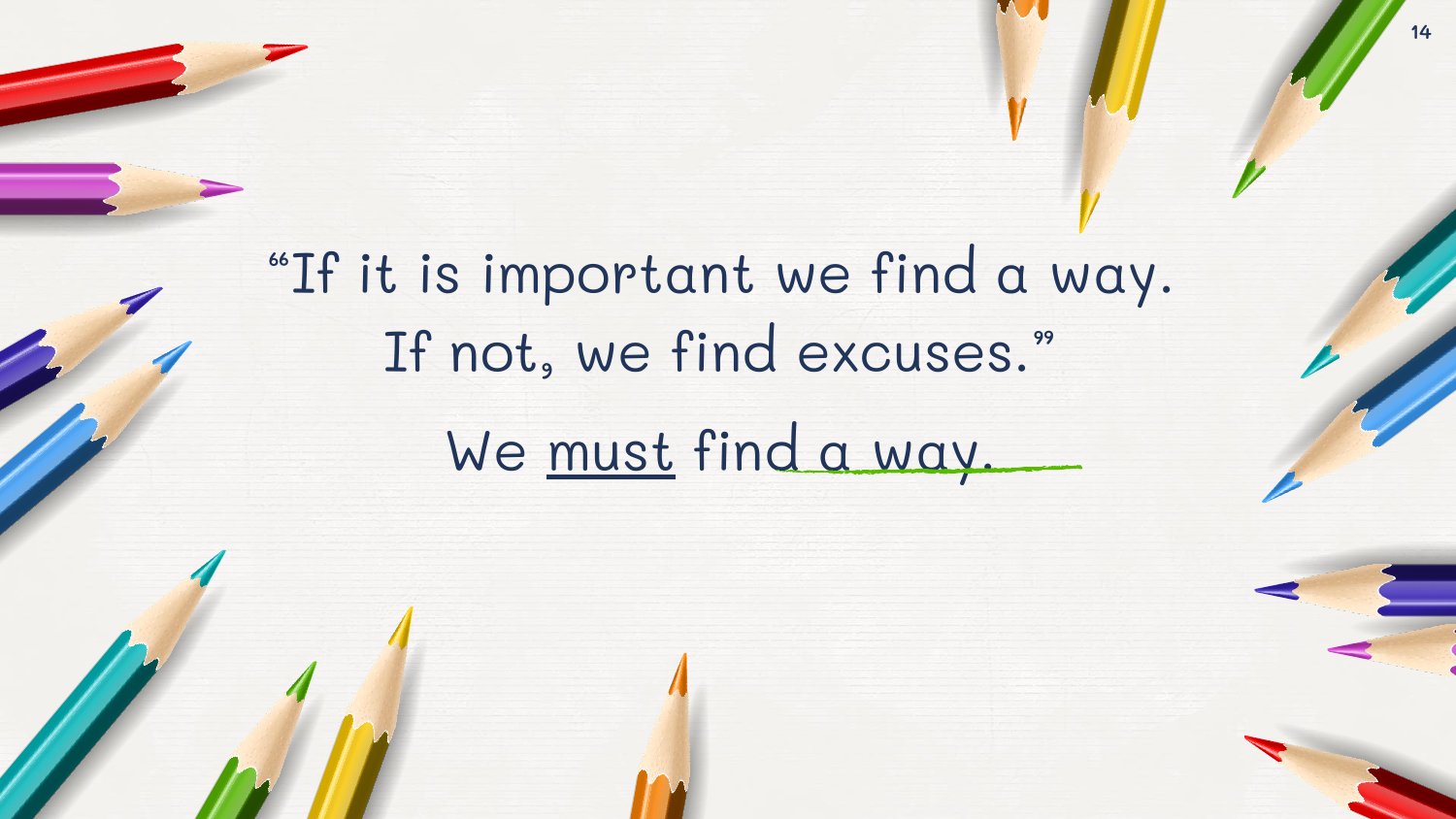### **Resources and Reading**

✘ Indiana Social Emotional Learning Competencies [https://www.doe.in.gov/sebw?utm\\_content=&utm\\_medium=email&utm\\_name=&utm\\_source=govdelivery](https://www.doe.in.gov/sebw?utm_content=&utm_medium=email&utm_name=&utm_source=govdelivery&utm_term=) [&utm\\_term=](https://www.doe.in.gov/sebw?utm_content=&utm_medium=email&utm_name=&utm_source=govdelivery&utm_term=)

#### **CDC….Schools**

- **[Fostering School Connectedness: Information for School Districts and School Administrators](https://www.cdc.gov/healthyyouth/protective/factsheets/connectedness_administrators.htm)**
- **[Fostering School Connectedness: Information for Teachers and Other School Staff](https://www.cdc.gov/healthyyouth/protective/factsheets/connectedness_teachers.htm)**
- **[Helping Your Child Feel Connected to School: Information for Parents and Families](https://www.cdc.gov/healthyyouth/protective/factsheets/connectedness_parents.htm)**
- [School Connectedness: Strategies for Increasing Protective Factors Among Youth \[PDF 1,011 KB\]](https://www.cdc.gov/healthyyouth/protective/pdf/connectedness.pdf)
- [Fostering School Connectedness: Staff Development Program Facilitator's Guide \[PDF 4 MB\]](https://www.cdc.gov/healthyyouth/protective/pdf/connectedness_facilitator_guide.pdf)

<https://childmind.org/report/2017-childrens-mental-health-report/anxiety-depression-adolescence/>

<https://www.jedfoundation.org/mental-health-resource-center/>

<https://www.thetrevorproject.org/survey-2020/?section=Introduction>